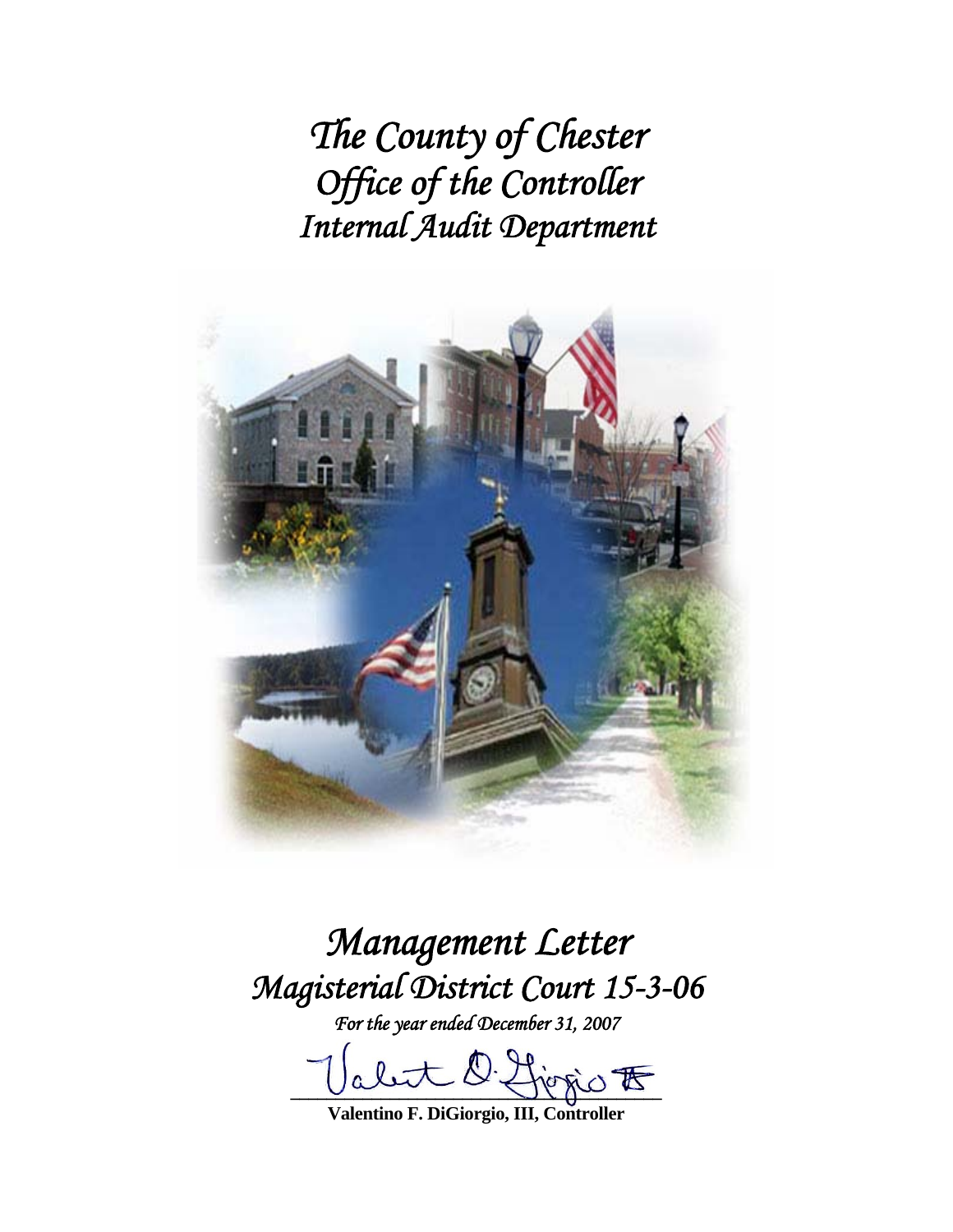## **To: District Judge Michael J. Cabry III**

### *Introduction*

On December 31, 2008, Internal Audit completed an audit of Magisterial District Court 15-3-06 (*District Court*). Robert Pinkos, CIA, was the auditor-in-charge. Internal Audit is required by the Pennsylvania County Code to review district courts annually to ensure compliance with policies and procedures mandated by the Administrative Office of Pennsylvania Courts and/or District Justice Administration and to assess their overall internal control structure. The scope of our audit included a review of the following:

- Cash and Petty Cash
- Undisbursed Funds
- Cash Receipts
- Manual Receipts
- Cash Disbursements
- Voided Transactions
- Overall Compliance.

#### *Executive Summary*

The management and staff of the *District Court* are, in all material respects, in compliance with policies and procedures set forth by the Administrative Office of Pennsylvania Courts and directives imposed by District Justice Administration. Internal Audit noted a significant deficiency in the internal control structure with respect to recording and depositing cash from a manual reciept.

Several other matters of a lesser significance involving internal controls and non-compliance are included within this management letter. It does not appear that these matters are the result of deliberate misconduct but are instead the consequence of human error, oversight, and misunderstandings of policies with cash adjustments and reconciliation.

Internal Audit would like to thank the management and staff of the *District Court* for their cooperation and assistance during the course of this audit. We have provided herein a copy of our "Audit Findings" and "Recommendations" for your review and comment.

Please feel free to contact our office at (610) 344-5906 should you have any questions or concerns.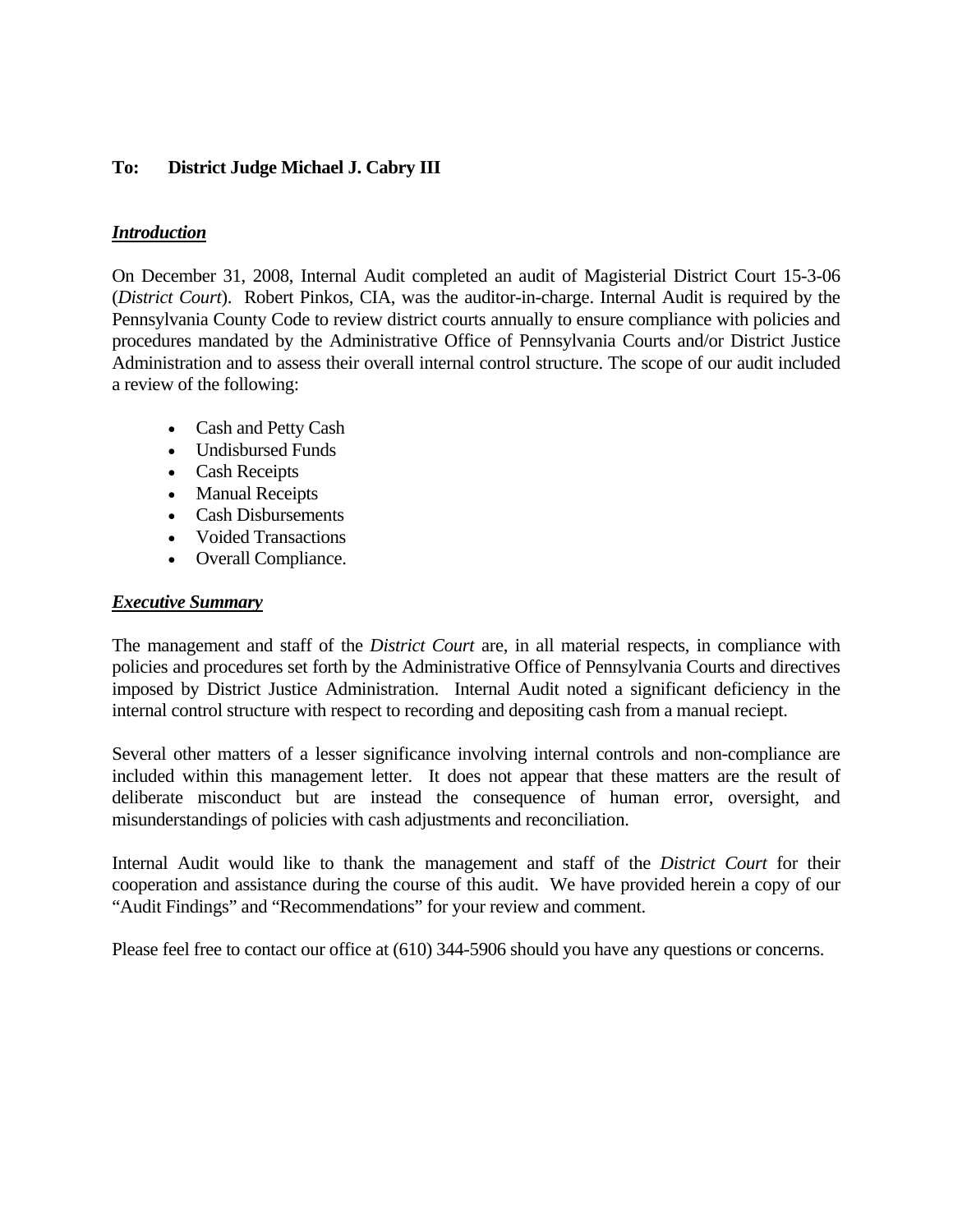# **MAGISTERIAL DISTRICT COURT 15-3-06**

# **FINDINGS AND RECOMMENDATIONS**

## **FOR THE YEAR ENDED DECEMBER 31, 2007**

### **I. INTERNAL CONTROL FINDINGS AND RECOMMENDATIONS**

### RECORDKEEPING / SAFEGUARDING OF ASSESTS

#### Finding 1: Manual Receipts

Cash in the amount of \$107.50 was taken in by the *District Court* on 10/11/07. A manual receipt was used to receipt the money. The manual receipt was not entered into the computer system on the same or next business day nor was the cash deposited in the bank at this time. The manual receipt was not entered into the computer system until 10/18/07. The cash was then deposited into the bank with the 10/18/07 deposit. Internal Audit could not determine exactly why the cash was not deposited right away or where the cash was kept until it was deposited a week later.

#### Recommendation

Internal Audit recommends that manual receipts be entered into the computer system as soon as possible or at least within one business day. Monies receipted into the Court **must be** deposited into the bank within one business day even if the manual receipt can not be entered into the computer system until a later date. Internal Audit also recommends that the staff notify the office manager anytime they need to use a manual receipt. The office manager should then review the manual receipt log at the end of the day to ensure the manual receipt was entered into the computer system and the monies were included with the daily deposit.

### *Auditee Response*

*District Court management concurs with the audit finding and recommendation.* 

### RECONCILIATION

### Finding 1: Bank Account

Internal Audit noted the following:

 $\triangleright$  A deposit and deposit adjustment recorded in November 2007, were left outstanding by the *District Court* when performing their bank reconciliation for December, 2007 month-end.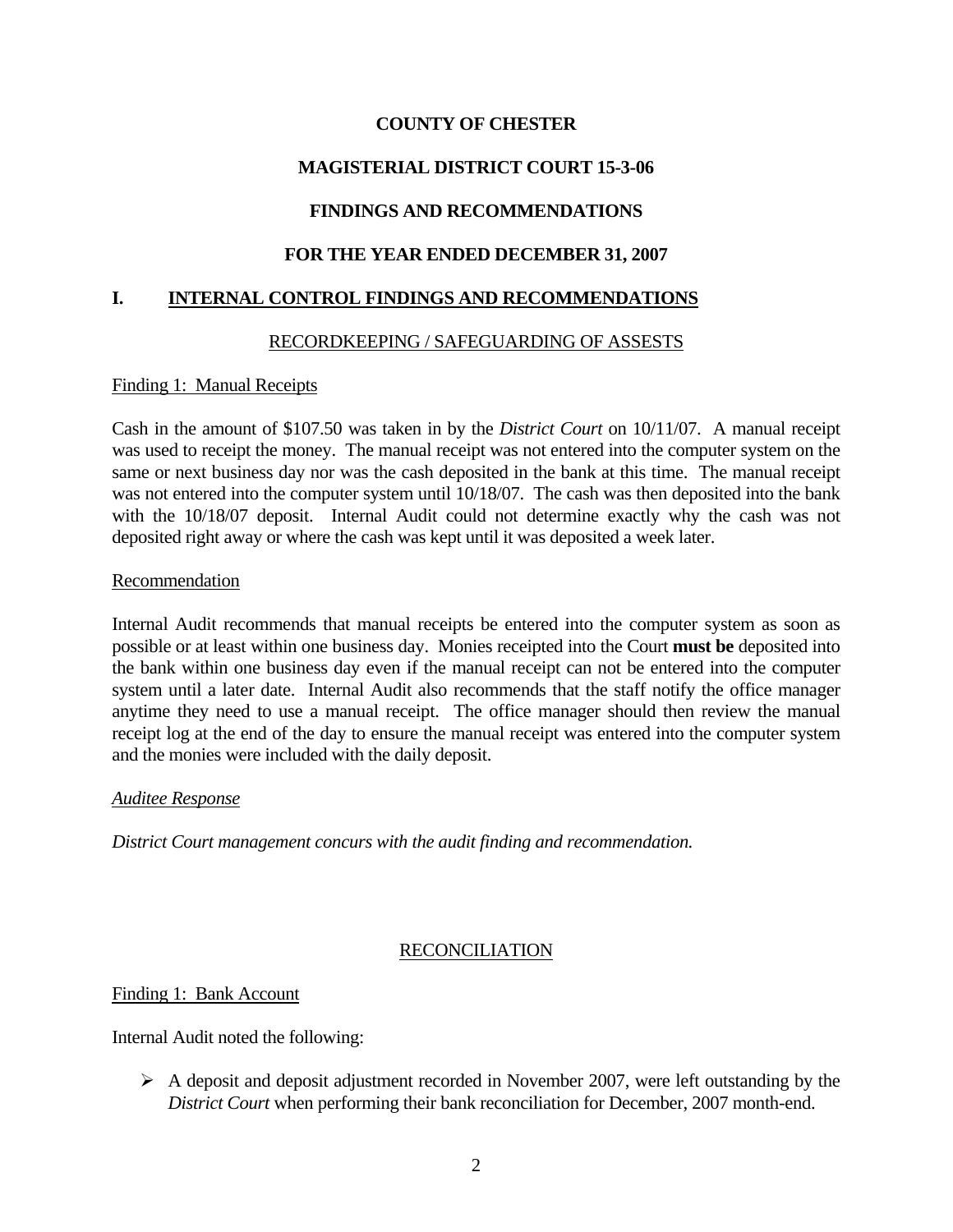# **MAGISTERIAL DISTRICT COURT 15-3-06**

# **FINDINGS AND RECOMMENDATIONS**

## **FOR THE YEAR ENDED DECEMBER 31, 2007**

### **I. INTERNAL CONTROL FINDINGS AND RECOMMENDATIONS**

### RECONCILIATION

#### Finding 1: Bank Account (continued)

 $\triangleright$  While reconciling the January 2007 bank statement, the office manager made an error by marking check #12525 in the amount of \$50.00 as though it cleared the bank. However, this check never cleared the bank and is still outstanding. The District Court still owes the payee \$50.00. The office manager recorded a credit adjustment to reconcile.

#### Recommendation

Internal Audit recommends that the *District Court* exercise greater care when performing the monthend bank account reconciliation. Deposits, with the exception of deposits in transit, and deposit adjustments should never be left outstanding. Internal Audit also recommends that the *District Court* follow up with the MDJS Help Desk instructions on how to reissue check #12525 and record an offsetting debit adjustment.

#### *Auditee Response*

*District Court management concurs with the audit finding and recommendation.* 

#### Finding 2: Cash / Escrow Payable

Internal Audit noted the following:

- ¾ In 2 instances, the *District Court* used the wrong amount on the postage meter. The Post Office gave the *District Court* cash refunds in the amounts of \$1.05 and \$18.54. *District Court* management deposited the cash into the *District Court's* bank account and recorded a credit adjustment to reconcile.
- ¾ In 2 instances, the *District Court's* bank made deposit adjustments to the account. The deposit adjustments were for \$30.00 and \$0.06. The net of these adjustments is a shortage of \$29.94. *District Court* management recorded the appropriate adjustments to reconcile but never investigated the deposit adjustments in order to have the bank reimburse the account.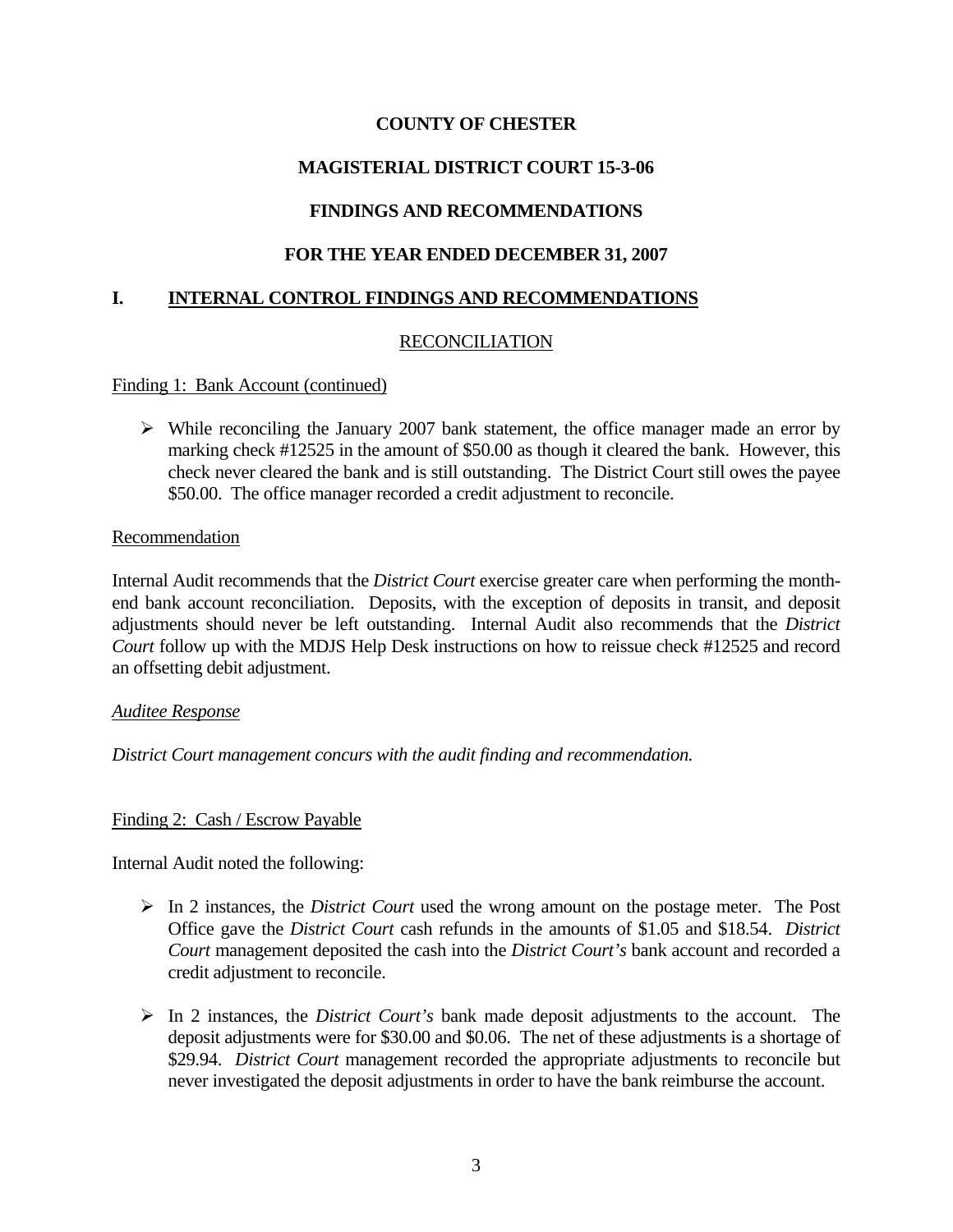# **MAGISTERIAL DISTRICT COURT 15-3-06**

# **FINDINGS AND RECOMMENDATIONS**

## **FOR THE YEAR ENDED DECEMBER 31, 2007**

### **I. INTERNAL CONTROL FINDINGS AND RECOMMENDATIONS**

### RECONCILIATION

#### Finding 2: Cash / Escrow Payable (continued)

#### Recommendation

Internal Audit recommends that *District Court* staff exercise greater care when using the postage meter to ensure that the right postage amount is being used. If a wrong amount is used and they need to get a refund from the Post Office, the refund is not to be deposited in the *District Court's* bank account. *District Court* management needs to notify District Justice Administration in order to have the money deposited into the County's General Fund.

Internal Audit also recommends that debit and credit adjustments used to reconcile the checking account are temporary and should **always** offset each other. When debit and credit adjustments are utilized to reconcile the checking account, the *District Court* must investigate, document and correct the differences between the book and bank balance. Proper and timely follow-up with sufficient documentation to support the adjustment must be performed to have the errors reversed by the bank or reimbursed by District Justice Administration.

#### *Auditee Response*

*District Court management concurs with the audit finding and recommendation.* 

## **II. COMPLIANCE WITH POLICIES AND PROCEDURES**

In order to test compliance with all applicable policies and procedures, Internal Audit selected a statistical sample of 25 case files out of a total population of 6,177 case files created in 2007. In addition, we performed other related tests of cash receipts, cash disbursements, manual receipts, undisbursed funds, and voided transactions. Sample sizes for each of the tested areas are determined through a risk assessment analysis based on the results of the *District Court's* prior year audit and current year case load. We believe the results of our tests are representative of the entire population on the basis of accepted audit sampling principles.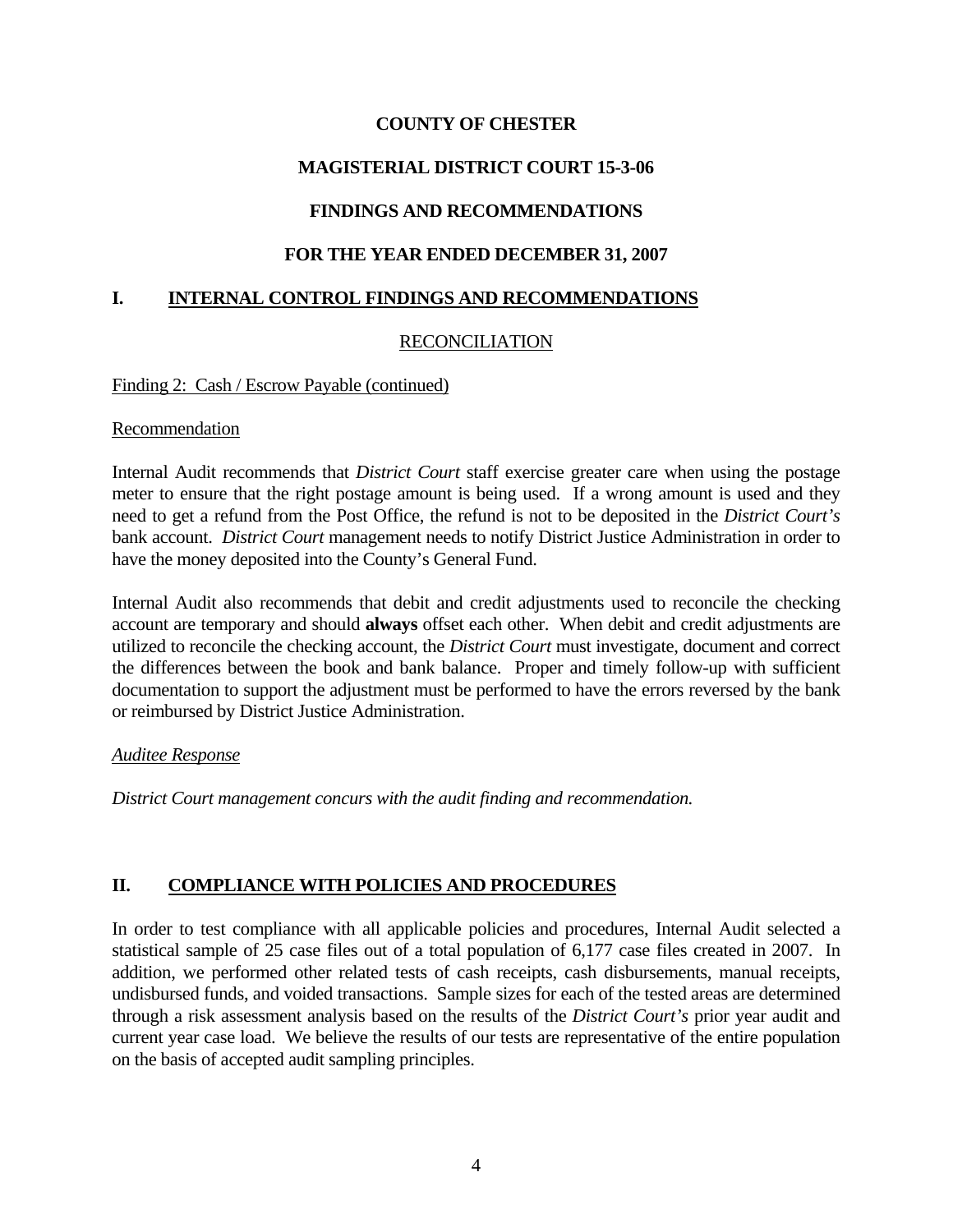## **MAGISTERIAL DISTRICT COURT 15-3-06**

## **FINDINGS AND RECOMMENDATIONS**

## **FOR THE YEAR ENDED DECEMBER 31, 2007**

### **II. COMPLIANCE WITH POLICIES AND PROCEDURES**

#### Finding 1: Undisbursed Funds

Internal Audit noted 1 instance, where funds placed in collateral were not disbursed in a timely manner.

#### Recommendation

Internal Audit recommends that collateral should be disbursed or applied as soon as allowable on cases which have been closed and/or adjudicated. Also, the undisbursed funds report should be reviewed, at least, on a monthly basis to follow up on any dated funds.

#### *Auditee Response*

*District Court management concurs with the audit finding and recommendation.* 

### Finding 2: Voided Transactions

Internal Audit noted the following:

- ¾ In 1 instance, a voided receipt attached to the case file was not properly marked "void."
- $\triangleright$  In 6 instances, a voided check copy attached to the case file was not properly marked "void/stale/lost."
- $\triangleright$  In 2 instances, the signature line of the original check was not defaced and was not properly marked "void/stale/lost."
- $\triangleright$  In 2 instances, a copy of the voided check was not attached to the appropriate case file.
- $\triangleright$  In several instances, stale dated checks were not voided and escheated in a timely manner.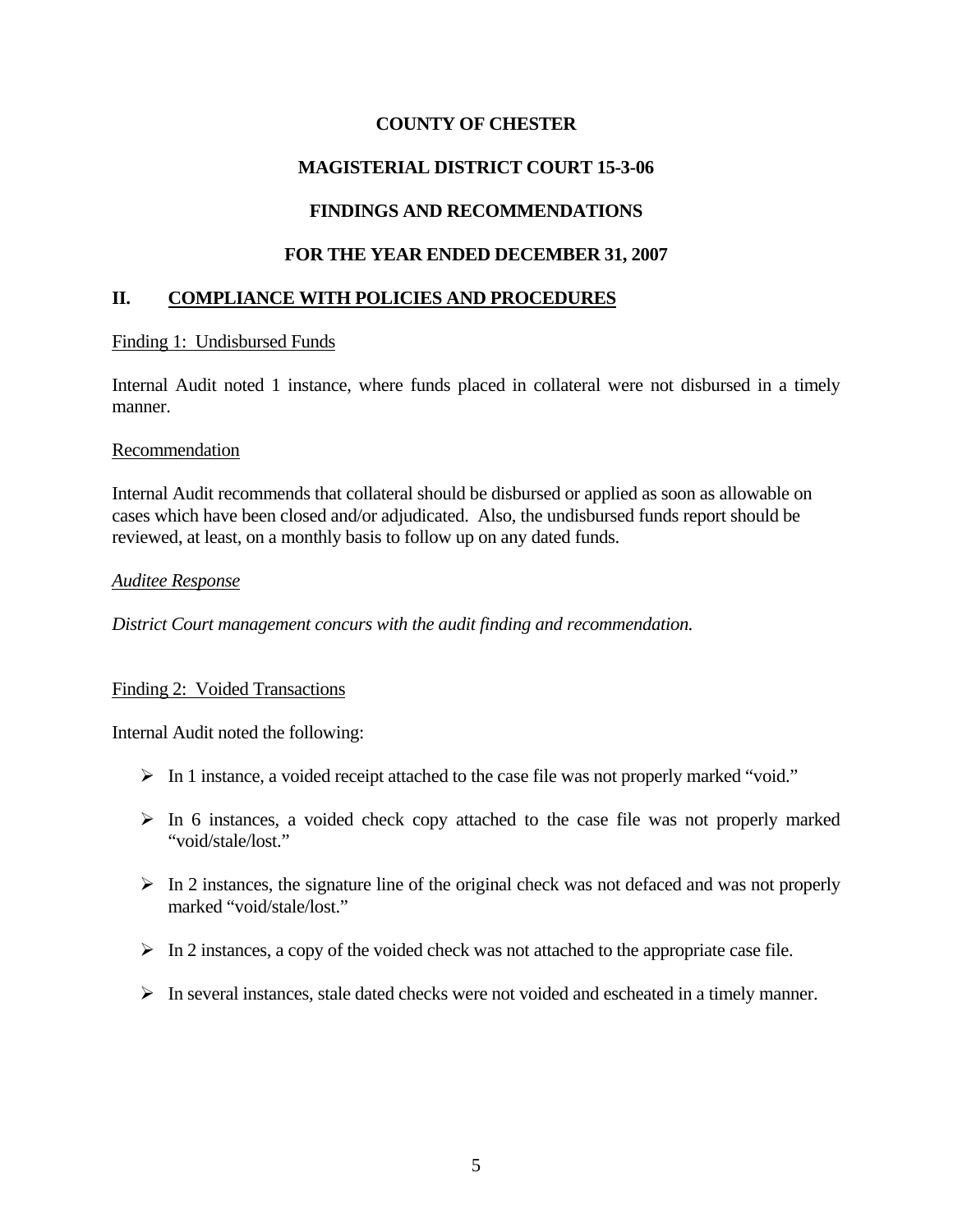# **MAGISTERIAL DISTRICT COURT 15-3-06**

# **FINDINGS AND RECOMMENDATIONS**

## **FOR THE YEAR ENDED DECEMBER 31, 2007**

### **II. COMPLIANCE WITH POLICIES AND PROCEDURES**

#### Finding 2: Voided Transactions *(continued)*

#### Recommendation

Internal Audit recommends that the *District Court* staff exercise greater care in labeling all voided receipts and disbursements and to ensure that all forms and records pertaining to the case file are included. Internal Audit also recommends that *District Court* management monitor the list of outstanding checks monthly in order to perform due diligence and to escheat stale dated checks in a timely manner.

#### *Auditee Response*

*District Court management concurs with the audit finding and recommendation.* 

### Finding 3: Overall Compliance

Internal Audit noted 5 instances, where warrants were not being issued or issued in a timely manner after the defendant failed to respond to a "Notice of Impending Warrant" or failed to adhere to the terms of the "Time Payment Order."

#### Recommendation

Internal Audit recommends that *District Court* management emphasize to the staff the importance of adhering to procedures as outlined in the District Justice Automated Office Clerical Procedures Manual relating to the issuance of warrants.

#### *Auditee Response*

*District Court management concurs with the audit finding and recommendation.*